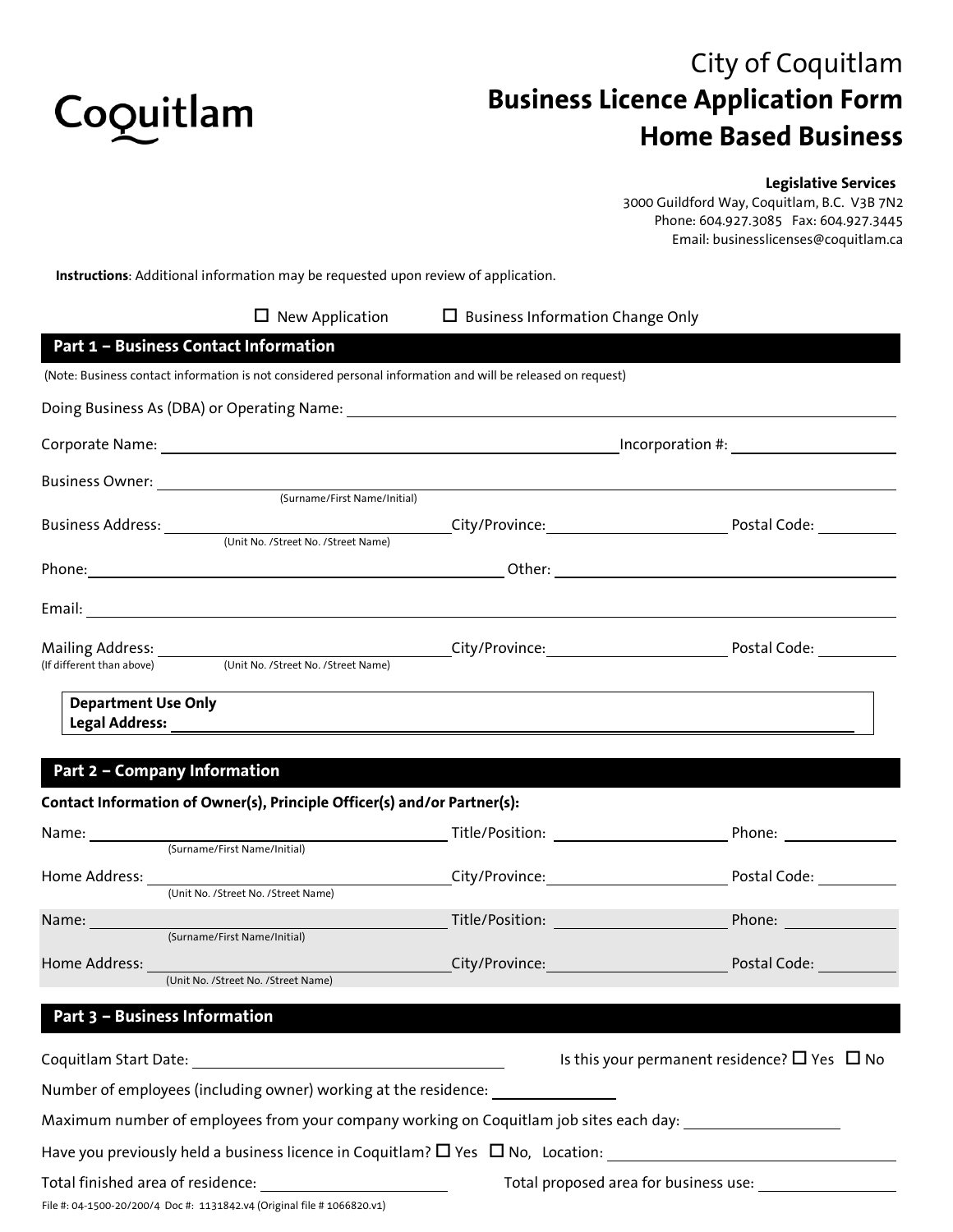## **Part 3 (continued) – Business Information**

Details of your proposed business activity. Include nature of the business, including all business activity, products sold and services provided at this location:

| This business is:                                                                                              |                                                                                                                           |
|----------------------------------------------------------------------------------------------------------------|---------------------------------------------------------------------------------------------------------------------------|
| $\Box$ Mobile only, no customers to the home (if clients will attend the home, a floorplan will be requested)  |                                                                                                                           |
| Are goods, vehicles or equipment being stored on premises? $\Box$ Yes $\Box$ No                                |                                                                                                                           |
|                                                                                                                |                                                                                                                           |
|                                                                                                                | Does the proposed business or its principles/employees hold all legally required certifications, memberships and/or trade |
| qualifications? $\Box$ Yes $\Box$ No                                                                           |                                                                                                                           |
| If Yes, please specify: Type: 1998 and 2008 and 2008 and 2008 and 2008 and 2008 and 2008 and 2008 and 2008 and | Number: 1988                                                                                                              |
| <b>Part 4 - Applicant Statement</b>                                                                            |                                                                                                                           |

I/We have received and read a copy of the excerpt from the City of Coquitlam Zoning Bylaw No. 3000, 1996, as related to *Home Occupation Uses.* (INITIAL)

I/We the undersigned hereby make application for a Business Licence in accordance with the information as stated and declare that the statements are true and correct. I/We undertake, if granted the licence applied for, to comply with each and every obligation contained in the bylaws now in force or which may hereafter come into force in the City. I/We further understand that all Business Licences expire one year from the date of commencement and must be renewed each year. Every Business Licence is subject to review at any time and may be suspended or revoked for cause.

The personal information collected on this form is collected in accordance with the *Freedom of Information and Protection of Privacy Act*. The City has authority to collect your information for the purposes of administering the Business Licencing System in accordance with Division 9 of the *Community Charter*. Should you have any questions or concerns about the collection of your personal information, please call the Supervisor of Bylaw, Business Licencing & Animal Services at: (604) 927-3085. (NOTE: Business contact information contained in PART 1 is not considered personal information and will be released on request).

| This Form Completed By: |                 | Signature: |  |
|-------------------------|-----------------|------------|--|
|                         | (Type or Print) |            |  |
| Position in Business:   | Phone:          | Date:      |  |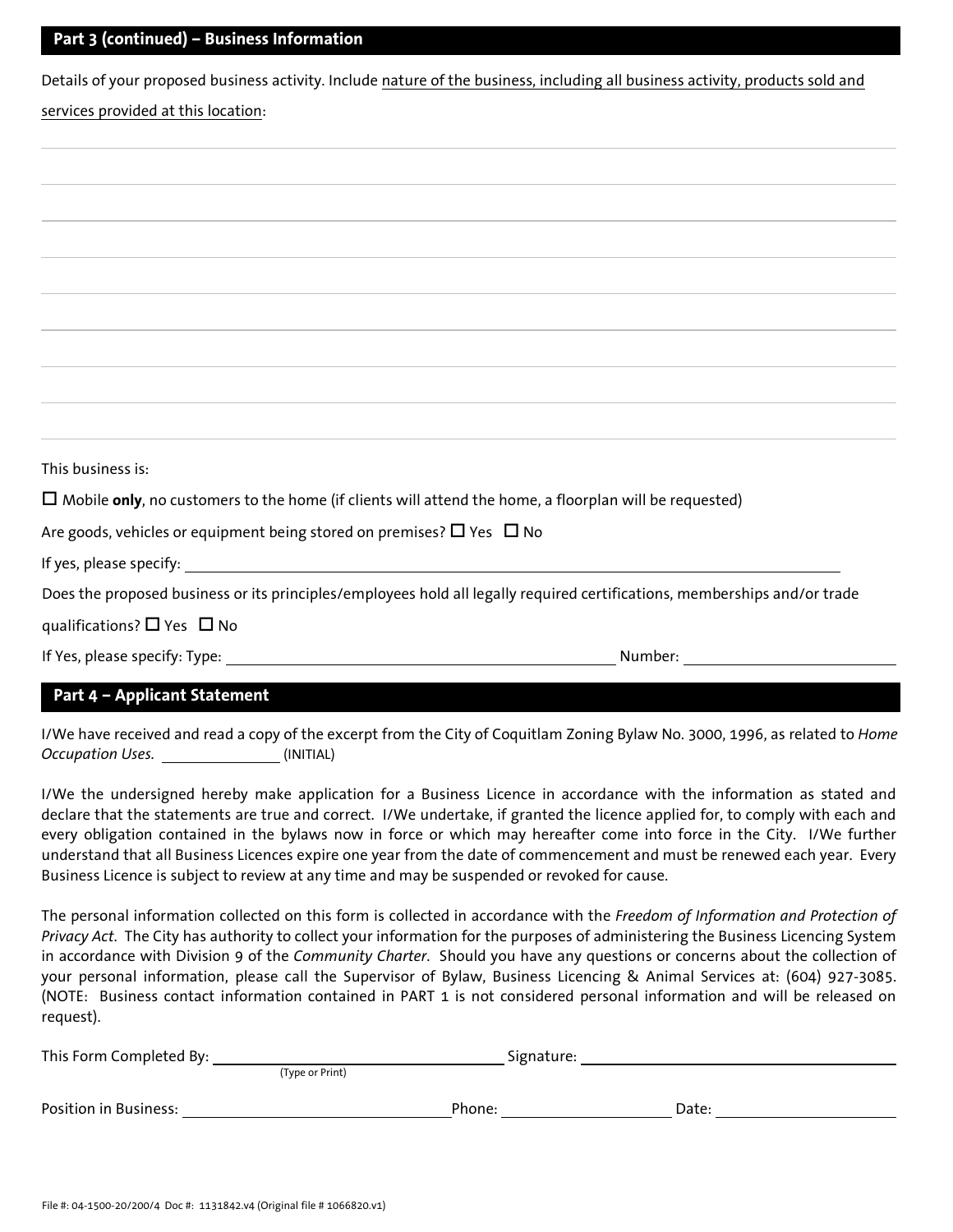| ERCHICE DEPUI GINCHIC OSE ONI J |  |  |  |  |  |  |  |  |
|---------------------------------|--|--|--|--|--|--|--|--|
|                                 |  |  |  |  |  |  |  |  |
|                                 |  |  |  |  |  |  |  |  |
|                                 |  |  |  |  |  |  |  |  |
|                                 |  |  |  |  |  |  |  |  |
|                                 |  |  |  |  |  |  |  |  |
|                                 |  |  |  |  |  |  |  |  |
|                                 |  |  |  |  |  |  |  |  |
|                                 |  |  |  |  |  |  |  |  |
|                                 |  |  |  |  |  |  |  |  |
|                                 |  |  |  |  |  |  |  |  |
|                                 |  |  |  |  |  |  |  |  |
|                                 |  |  |  |  |  |  |  |  |
|                                 |  |  |  |  |  |  |  |  |
|                                 |  |  |  |  |  |  |  |  |
|                                 |  |  |  |  |  |  |  |  |